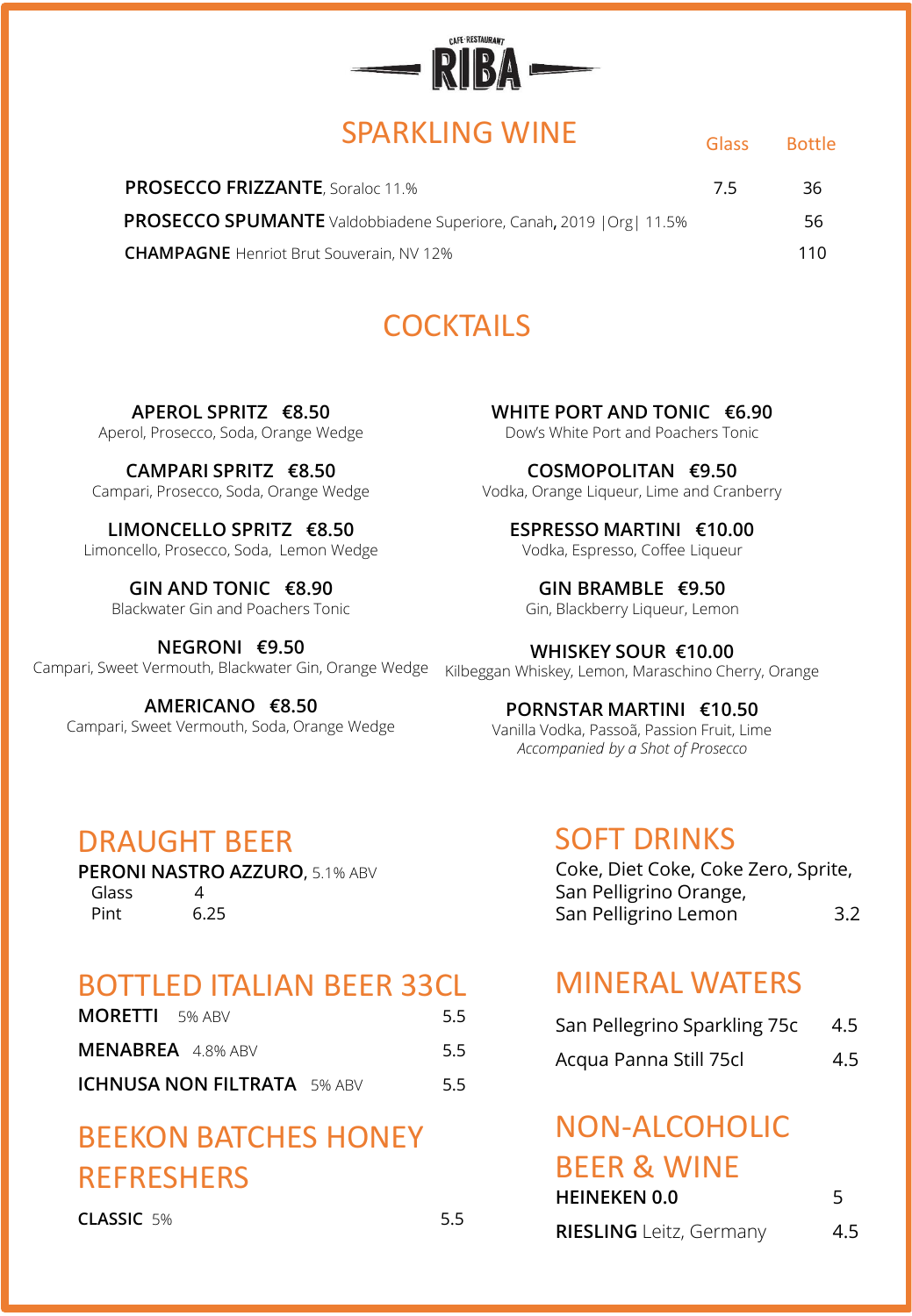| CAFE RESTAURANT                                                    |                     |                      |
|--------------------------------------------------------------------|---------------------|----------------------|
| WHITE, ORANGE AND ROSÉ WINE BY THE GLASS/CARAFE                    | Glass<br>150ml<br>€ | Carafe<br>500ml<br>€ |
| LO PATERET' ORANGE WINE - Frisach - Terra Alta   Spain   Org       | 6.00                | 17.00                |
| TREBBIANO-CHARDONNAY - Madregale - Abruzzo   Italy   Org           | 6.50                | 18.00                |
| VINHO VERDE ROSÉ - Casal Garcia - Portugal                         | 6.75                | 18.00                |
| PINOT GRIGIO - Zenato - Veneto   Italy                             | 7.00                | 19.50                |
| <b>ALBARIÑO</b> - Serra da Estrella - Rias Baixas   Spain   Org    | 8.50                | 23.50                |
| <b>SAUVIGNON BLANC - Kono - Marlborough   New Zealand</b><br>  Org | 8.50                | 23.50                |
| <b>PETITE ARVINE - René Favre - Valais   Switzerland</b><br> Bio   | 12.50               |                      |
| <b>SANCERRE - Thomas et Fil - Loire   France</b><br> Bio           | 14.00               |                      |

#### **WHITE WINE BY THE BOTTLE**

| Madregale, Trebbiano-Chardonnay, Cantina Tollo, Terre di Chieti   Abruzzo   Italy, 2020 12% | 25.50 |
|---------------------------------------------------------------------------------------------|-------|
| Soave 'Mito' DOC, Monte Tondo, Veneto   Italy, 2020 12%                                     | 27.00 |
| Pinot Grigio delle Venezie, Zenato, Veneto   Italy, 2021 12%                                | 28.00 |
| Grillo DOC 'Vitesse', Colomba Bianca, Sicilia   Italy, 2020   Org   13%                     | 29.50 |
| Falanghina del Sannio DOC, Janare, La Guardiense, Campania   Italy, 2020 13.5%              | 34.00 |
| Albarino, Serra da Estrella, Rias Baixas   Spain, 2021 12.5%                                | 34.50 |
| Pecorino DOCG, Salandini Pilastri, Marche   Italy, 2020   Org   13.5%                       | 35.00 |
| Sauvignon Blanc, Kono, Marlborough   New Zealand, 2021 13.%                                 | 35.00 |
| <b>Verdejo 'Ecologico',</b> Bodegas Menade, Castilla y Leon   Spain, 2020   Org   13%       | 36.00 |
| Gavi di Gavi DOCG, Cortese, La Chiara, Piemonte   Italy 2021 12.5%                          | 38.00 |
| Josef Ehmoser Grüner Veltliner, Wagram   Austria, 2020 12.5%                                | 39.00 |
| Godello, Gaba Do Xil, Telmo Rodrigue, Valdeorras   Spain, 2020   Bio   13%                  | 39.50 |
| Lugana San Benedetto DOC, Trebbiano, Zenato, Veneto   Italy, 2020 13%                       | 43.00 |
| Riesling 'Haus Klosterberg' (Trocken) Markus Molliter, Germany, 2019   Org   12%            | 43.00 |
| Bramito della Sala Chardonnay, Antinori, Umbria   Italy, 2020 12.5%                         | 54.00 |
| Petite Arvine, René Favre et Fil, Valais   Switzerland, 2019   Bio   14%                    | 59.00 |
| <b>Sancerre 'Le Perrier',</b> Thomas et Fil, Loire   France, 2021   Bio   13.5%             | 67.00 |
| Meurseult Les Clous, Bouchard Pere et Fil, Côte de Beune   France 2015 13.5%                | 90.00 |
| Chablis Premier Cru 'Montmains', William Fevre, France 2017 13%                             | 99.00 |
|                                                                                             |       |

### **ROSÉ BY THE BOTTLE**

| <b>Rosé,</b> Casal Garcia, Vinho Verde   Portugal, 2019 9.5%                               | 27.50 |
|--------------------------------------------------------------------------------------------|-------|
| <b>Provence Rosé 'Magnolia',</b> Chateau Sainte-Croix, Côtes de Provence   France 2021 13% | 41.00 |
| 'Calafuria' Rose, Tormaresca, Puglia   Italy 2020 12%                                      | 45.00 |

\*Wine pours using the Coravin System, without pulling the cork.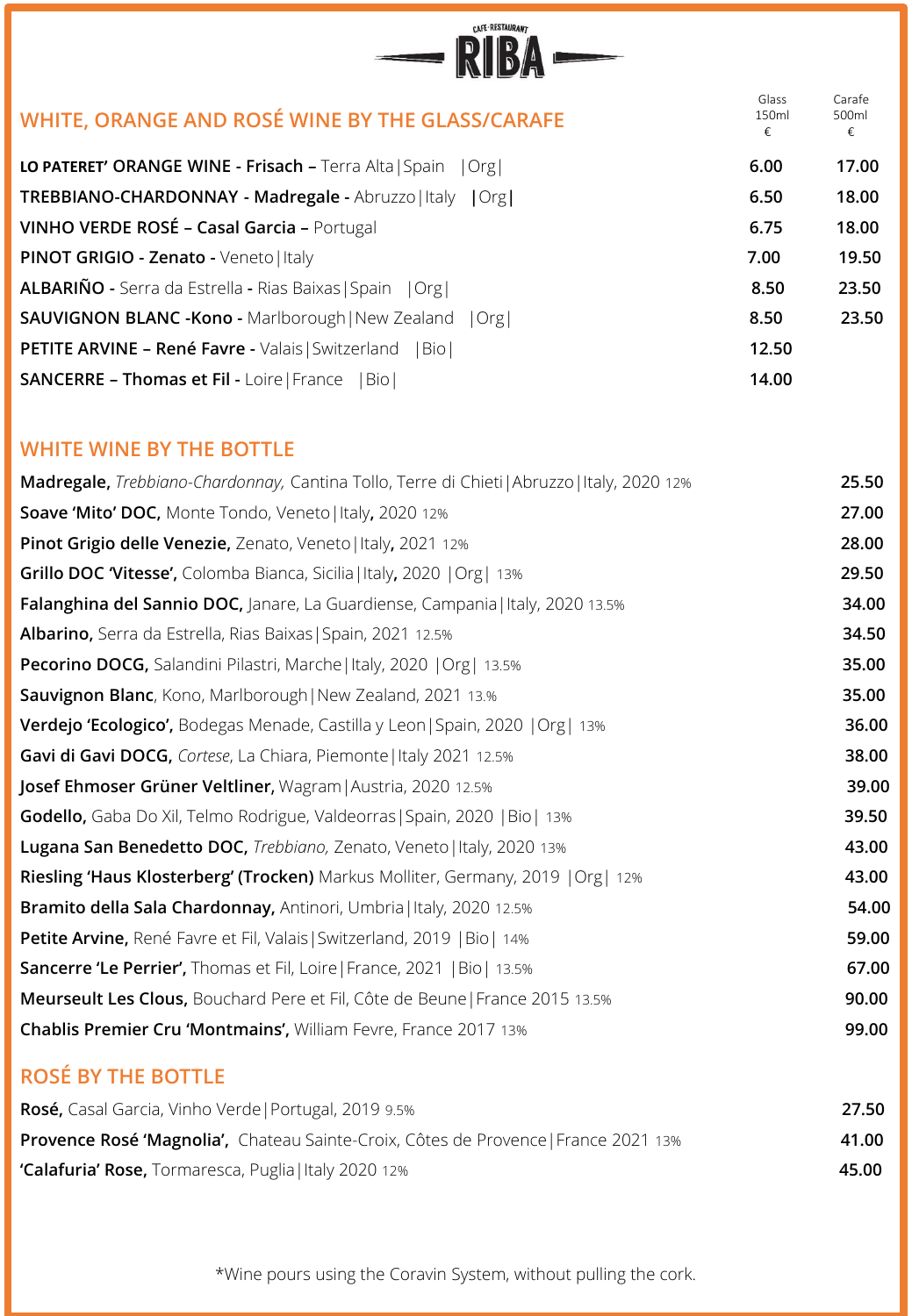| <b>CAFE-RESTAURANT</b>                                                                              |                     |                      |
|-----------------------------------------------------------------------------------------------------|---------------------|----------------------|
| <b>RED WINE BY THE GLASS/CARAFE</b>                                                                 | Glass<br>150ml<br>€ | Carafe<br>500ml<br>€ |
| SANGIOVESE MONTEPULCIANO - Madregale - Abruzzo   Italy   Org                                        | 6.50                | 17.00                |
| 'NETTARE NEBBIOLO - Cantina Povero - Piedmont   Italy   Org                                         | 7.00                | 19.00                |
| <b>NERO D'AVOLA - Vitese - Sicilia   Italy   Org  </b>                                              | 7.50                | 21.00                |
| RIOJA 'THE CHARGE' - La Bascula - Rioja Baja   Spain                                                | 8.75                | 23.50                |
| MINERVOIS - Clos Centeilles - Languedoc-Roussillon   France<br> Org                                 | 10.00               |                      |
| 'FOLK MACHINE' PINOT NOIR - Hobo Wines - California   USA   Org                                     | 12.00               | 40.00                |
| ETNA ROSSA - Madrarossa - Sicilia   Italy                                                           | 13.00               |                      |
| <b>RED WINE BY THE BOTTLE</b>                                                                       |                     |                      |
| Madregale Sangiovese Montepulciano, Cantina Tolla, Terre di Chieti   Abruzzo   Italy, 2020 12.5%    |                     | 25.50                |
| Incanta Pinot Noir, Cramela Recas, Banat   Romania, 2020   Org   12.5%                              |                     | 26.00                |
| <b>Bobal 'Chaval', Bodegas Nodus, Valencia   Spain, 2020   Org   13%</b>                            |                     | 27.00                |
| Petite Source le Pré, Grenache Cinsault Cabernet Robert Vic, Pays D'Oc   France, 2020   Org   12.5% |                     | 28.50                |
| Nero D'Avola 'Vitese', Colomba Bianca, Sicilia   Italy, 2021   Org   14%                            |                     | 29.00                |
| Tempranillo 'Gran Cerdo', Gonzalo Gonzalo Grijalba, Rioja Alta   Spain, 2020   Bio   13.5%          |                     | 33.00                |
| Antica Enotria, Nero di Troia/Montepulciano, Raffaele di Tuccio, Puglia   Italy, 2019   Org   13%   |                     | 33.50                |
| Cabernet Franc, L'Outsider, Sante Marie des Crozes, Pays D'Oc   France, 2019   Org   14.5%          |                     | 34.50                |
| Rioja 'The Charge' Tempranillo/Garnacha, La Bascula, Rioja Baja   Spain, 2019 13.5%                 |                     | 35.00                |
| Monastrell 'Barrica', Parcelas, Bodegas Castaño, Yecla   Spain, 2017   Org   14%                    |                     | 36.00                |
| Maretti Langhe DOC, Barbera/Nebbiolo, Piedmont   Italy, 2018 14.5%                                  |                     | 37.00                |
| Côte du Rhône 'Les Vieilles Vignes', Santa Duc, France 2017   Org   13.5%                           |                     | 38.00                |
| Mencia 'El Pajaro Rojo', Losada, Bierzo   Spain, 2019 13%                                           |                     | 39.00                |
| Judith Beck 'Ink', Zweigelt, St Laurent, Burgenland   Austria, 2019   Bio   12.5%                   |                     | 39.00                |
| 'Peppoli' Chianti Classico, Antinori, Tuscany   Italy, 2019 13.5%                                   |                     | 39.00                |
| Beaujolais-Villages, Domaine de la Plaigne, France, 2018   Org   13                                 |                     | 39.00                |

| Valpolicella Ripasso Superiore DOC 'Campolieti', Luigi Righetti, Veneto   Italy, 2019 13.5%    | 39.50  |
|------------------------------------------------------------------------------------------------|--------|
| Malbec, Domaine Jean Bousquet, Tupungato   Mendoza   Argentina, 2021   Org   14%               | 39.50  |
| Tannat Reserva, Garzón, Maldonada   Uraguay, 2020   Org   14%                                  | 39.50  |
| Minervois 'Carignanissime' Clos Centeilles, Languedoc-Rooussillon   France, 2014   Org   12.5% | 44.00  |
| Chateau Ksara 'Reserve du Couvert', Begaa Valley   Lebanon, 2018 13.5%                         | 45.00  |
| 'Nau' Cannonau di Sardegna DOC, Mora e Memo, Sardinia   Italy, 2019   Org   14.5%              | 45.00  |
| Chateau Turcaud Bordeaux AC, France, 2019 14%                                                  | 46.00  |
| <b>Etna Rossa DOC, Terre del Sommacco, Mandrarossa, Sicily   Italy, 2017 14%</b>               | 58.00  |
| Ribera del Duero, Dominio de Cair, Seleccion La Aguilera, Spain, 2016 14.5%                    | 66.00  |
| Can Xanet 'Cadmo', Mallorca   Spain, 2017 13.5%                                                | 69.00  |
| Bocca di Lupo Castel del Monte DOC, Aglianico, Puglia   Italy, 2015   Org   14%                | 120.00 |
| Brunello di Montalcino DOCG, Le Potazzine, Tuscany   Italy, 2015 14%                           | 140.00 |
|                                                                                                |        |